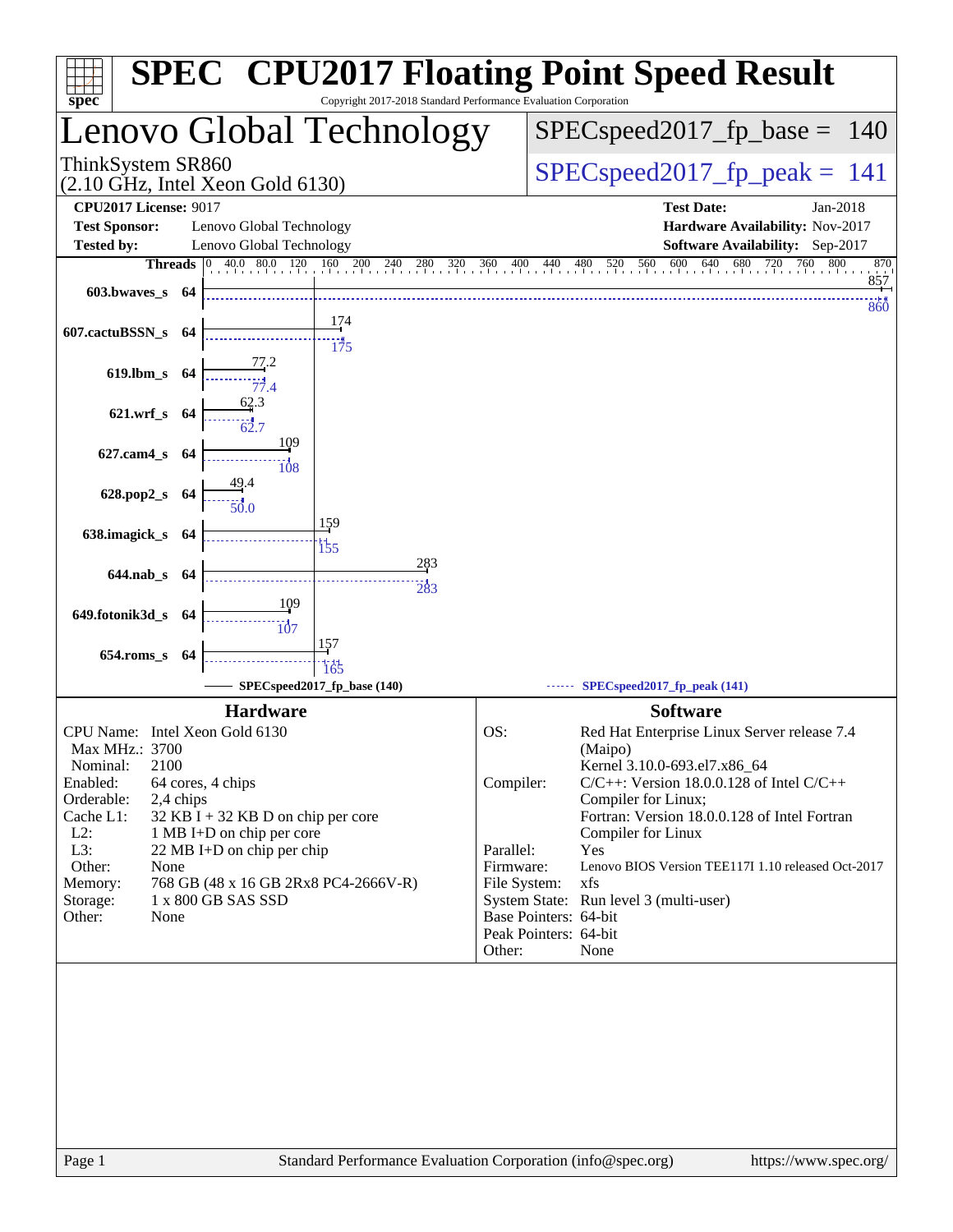

## Lenovo Global Technology

(2.10 GHz, Intel Xeon Gold 6130)

ThinkSystem SR860<br>  $SPEC speed2017$  fp\_peak = 141

SPECspeed2017 fp base  $= 140$ 

**[Test Sponsor:](http://www.spec.org/auto/cpu2017/Docs/result-fields.html#TestSponsor)** Lenovo Global Technology **[Hardware Availability:](http://www.spec.org/auto/cpu2017/Docs/result-fields.html#HardwareAvailability)** Nov-2017 **[Tested by:](http://www.spec.org/auto/cpu2017/Docs/result-fields.html#Testedby)** Lenovo Global Technology **[Software Availability:](http://www.spec.org/auto/cpu2017/Docs/result-fields.html#SoftwareAvailability)** Sep-2017

**[CPU2017 License:](http://www.spec.org/auto/cpu2017/Docs/result-fields.html#CPU2017License)** 9017 **[Test Date:](http://www.spec.org/auto/cpu2017/Docs/result-fields.html#TestDate)** Jan-2018

#### **[Results Table](http://www.spec.org/auto/cpu2017/Docs/result-fields.html#ResultsTable)**

|                           | <b>Base</b>    |                |       |                |       | <b>Peak</b>    |            |                |                |              |                |              |                |              |
|---------------------------|----------------|----------------|-------|----------------|-------|----------------|------------|----------------|----------------|--------------|----------------|--------------|----------------|--------------|
| <b>Benchmark</b>          | <b>Threads</b> | <b>Seconds</b> | Ratio | <b>Seconds</b> | Ratio | <b>Seconds</b> | Ratio      | <b>Threads</b> | <b>Seconds</b> | <b>Ratio</b> | <b>Seconds</b> | <b>Ratio</b> | <b>Seconds</b> | <b>Ratio</b> |
| 603.bwaves_s              | 64             | 67.9           | 869   | 69.0           | 855   | 68.9           | 857        | 64             | 68.5           | 862          | 68.6           | 860          | 69.3           | 852          |
| 607.cactuBSSN s           | 64             | 96.0           | 74    | 95.8           | 174   | 95.7           | 174        | 64             | 95.3           | 175          | 95.3           | 175          | 94.0           | 177          |
| $619.1$ bm s              | 64             | 67.9           | 77.2  | 67.4           | 77.7  | 68.0           | 77.0       | 64             | 67.6           | 77.4         | 67.4           | 77.7         | 68.0           | 77.0         |
| $621$ .wrf s              | 64             | 212            | 62.3  | 222            | 59.5  | 212            | 62.3       | 64             | <u> 211</u>    | 62.7         | 209            | 63.3         | 215            | 61.5         |
| $627$ .cam $4$ s          | 64             | 81.6           | 109   | 81.9           | 108   | 80.8           | 110        | 64             | 82.0           | 108          | 81.8           | 108          | 81.2           | 109          |
| $628.pop2_s$              | 64             | 242            | 49.1  | 240            | 49.4  | 241            | 49.4       | 64             | 234            | 50.6         | 237            | 50.0         | 241            | 49.2         |
| 638.imagick_s             | 64             | 90.6           | 159   | 90.5           | 159   | 90.7           | 159        | 64             | 92.7           | 156          | 92.8           | 155          | 97.7           | 148          |
| $644$ .nab s              | 64             | 61.8           | 283   | 61.9           | 282   | 61.8           | 283        | 64             | 61.9           | 282          | 61.7           | 283          | 61.8           | 283          |
| 649.fotonik3d s           | 64             | 84.5           | 108   | 83.3           | 109   | 83.2           | 110        | 64             | 85.6           | 106          | 84.4           | 108          | 85.6           | 107          |
| $654$ .roms s             | 64             | 101            | 156   | 99.8           | 158   | <u>101</u>     | <b>157</b> | 64             | 103            | 153          | 92.1           | 171          | 95.7           | 165          |
| $SPECspeed2017$ fp base = | 140            |                |       |                |       |                |            |                |                |              |                |              |                |              |

**[SPECspeed2017\\_fp\\_peak =](http://www.spec.org/auto/cpu2017/Docs/result-fields.html#SPECspeed2017fppeak) 141**

Results appear in the [order in which they were run.](http://www.spec.org/auto/cpu2017/Docs/result-fields.html#RunOrder) Bold underlined text [indicates a median measurement](http://www.spec.org/auto/cpu2017/Docs/result-fields.html#Median).

#### **[Operating System Notes](http://www.spec.org/auto/cpu2017/Docs/result-fields.html#OperatingSystemNotes)**

Stack size set to unlimited using "ulimit -s unlimited"

#### **[General Notes](http://www.spec.org/auto/cpu2017/Docs/result-fields.html#GeneralNotes)**

Environment variables set by runcpu before the start of the run: LD\_LIBRARY\_PATH = "/home/cpu2017.1.0.2.ic18.0/lib/ia32:/home/cpu2017.1.0.2.ic18.0/lib/intel64" LD\_LIBRARY\_PATH = "\$LD\_LIBRARY\_PATH:/home/cpu2017.1.0.2.ic18.0/je5.0.1-32:/home/cpu2017.1.0.2.ic18.0/je5.0.1-64" OMP\_STACKSIZE = "192M"

 Binaries compiled on a system with 1x Intel Core i7-4790 CPU + 32GB RAM memory using Redhat Enterprise Linux 7.4 Transparent Huge Pages enabled by default Prior to runcpu invocation Filesystem page cache synced and cleared with: sync; echo 3> /proc/sys/vm/drop\_caches No: The test sponsor attests, as of date of publication, that CVE-2017-5754 (Meltdown) is mitigated in the system as tested and documented. No: The test sponsor attests, as of date of publication, that CVE-2017-5753 (Spectre variant 1) is mitigated in the system as tested and documented. No: The test sponsor attests, as of date of publication, that CVE-2017-5715 (Spectre variant 2) is mitigated in the system as tested and documented.

This benchmark result is intended to provide perspective on past performance using the historical hardware and/or software described on this result page.

The system as described on this result page was formerly

Page 2 Standard Performance Evaluation Corporation [\(info@spec.org\)](mailto:info@spec.org) <https://www.spec.org/> **(Continued on next page)**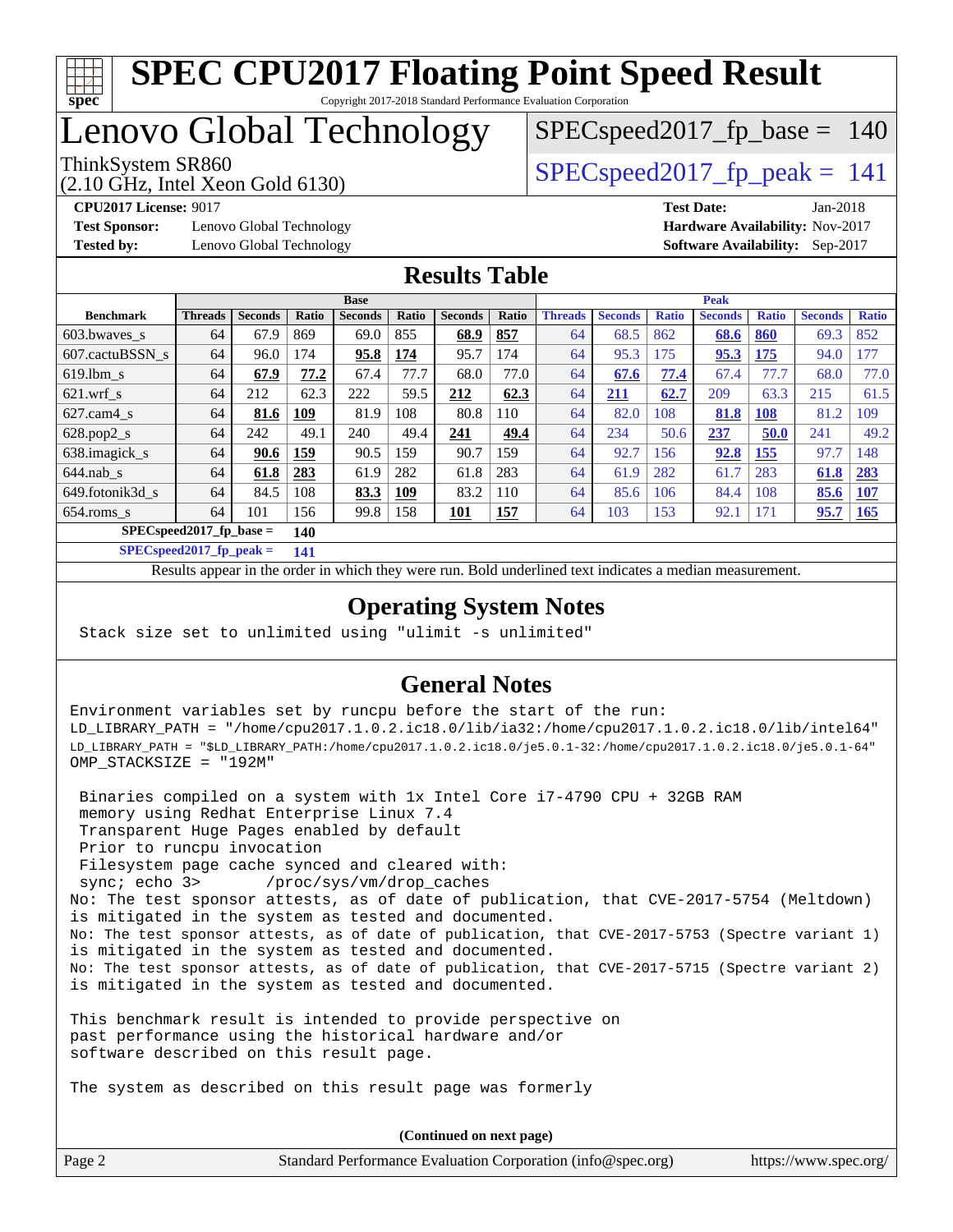

Copyright 2017-2018 Standard Performance Evaluation Corporation

## Lenovo Global Technology

 $SPEC speed2017_fp\_base = 140$ 

(2.10 GHz, Intel Xeon Gold 6130)

ThinkSystem SR860<br>  $SPEC speed2017$  [p\_peak = 141

**[Test Sponsor:](http://www.spec.org/auto/cpu2017/Docs/result-fields.html#TestSponsor)** Lenovo Global Technology **[Hardware Availability:](http://www.spec.org/auto/cpu2017/Docs/result-fields.html#HardwareAvailability)** Nov-2017 **[Tested by:](http://www.spec.org/auto/cpu2017/Docs/result-fields.html#Testedby)** Lenovo Global Technology **[Software Availability:](http://www.spec.org/auto/cpu2017/Docs/result-fields.html#SoftwareAvailability)** Sep-2017

**[CPU2017 License:](http://www.spec.org/auto/cpu2017/Docs/result-fields.html#CPU2017License)** 9017 **[Test Date:](http://www.spec.org/auto/cpu2017/Docs/result-fields.html#TestDate)** Jan-2018

#### **[General Notes \(Continued\)](http://www.spec.org/auto/cpu2017/Docs/result-fields.html#GeneralNotes)**

generally available. At the time of this publication, it may not be shipping, and/or may not be supported, and/or may fail to meet other tests of General Availability described in the SPEC OSG Policy document, <http://www.spec.org/osg/policy.html>

This measured result may not be representative of the result that would be measured were this benchmark run with hardware and software available as of the publication date.

#### **[Platform Notes](http://www.spec.org/auto/cpu2017/Docs/result-fields.html#PlatformNotes)**

Page 3 Standard Performance Evaluation Corporation [\(info@spec.org\)](mailto:info@spec.org) <https://www.spec.org/> BIOS configuration: Choose Operating Mode set to Maximum Performance Hyper-Threading set to Disable Adjacent Cache Prefetch set to Disable MONITORM/WAIT set to Enable Per Core P-state set to Disable XPT Prefetcher set to Enable StaleAtoS set to Enable LLC deadline alloc set to Disable Sysinfo program /home/cpu2017.1.0.2.ic18.0/bin/sysinfo Rev: r5797 of 2017-06-14 96c45e4568ad54c135fd618bcc091c0f running on SR860 Fri Jan 12 16:31:04 2018 SUT (System Under Test) info as seen by some common utilities. For more information on this section, see <https://www.spec.org/cpu2017/Docs/config.html#sysinfo> From /proc/cpuinfo model name : Intel(R) Xeon(R) Gold 6130 CPU @ 2.10GHz 4 "physical id"s (chips) 64 "processors" cores, siblings (Caution: counting these is hw and system dependent. The following excerpts from /proc/cpuinfo might not be reliable. Use with caution.) cpu cores : 16 siblings : 16 physical 0: cores 0 1 2 3 4 5 6 7 8 9 10 11 12 13 14 15 physical 1: cores 0 1 2 3 4 5 6 7 8 9 10 11 12 13 14 15 physical 2: cores 0 1 2 3 4 5 6 7 8 9 10 11 12 13 14 15 physical 3: cores 0 1 2 3 4 5 6 7 8 9 10 11 12 13 14 15 From lscpu: Architecture: x86\_64 CPU op-mode(s): 32-bit, 64-bit Byte Order: Little Endian  $CPU(s):$  64 **(Continued on next page)**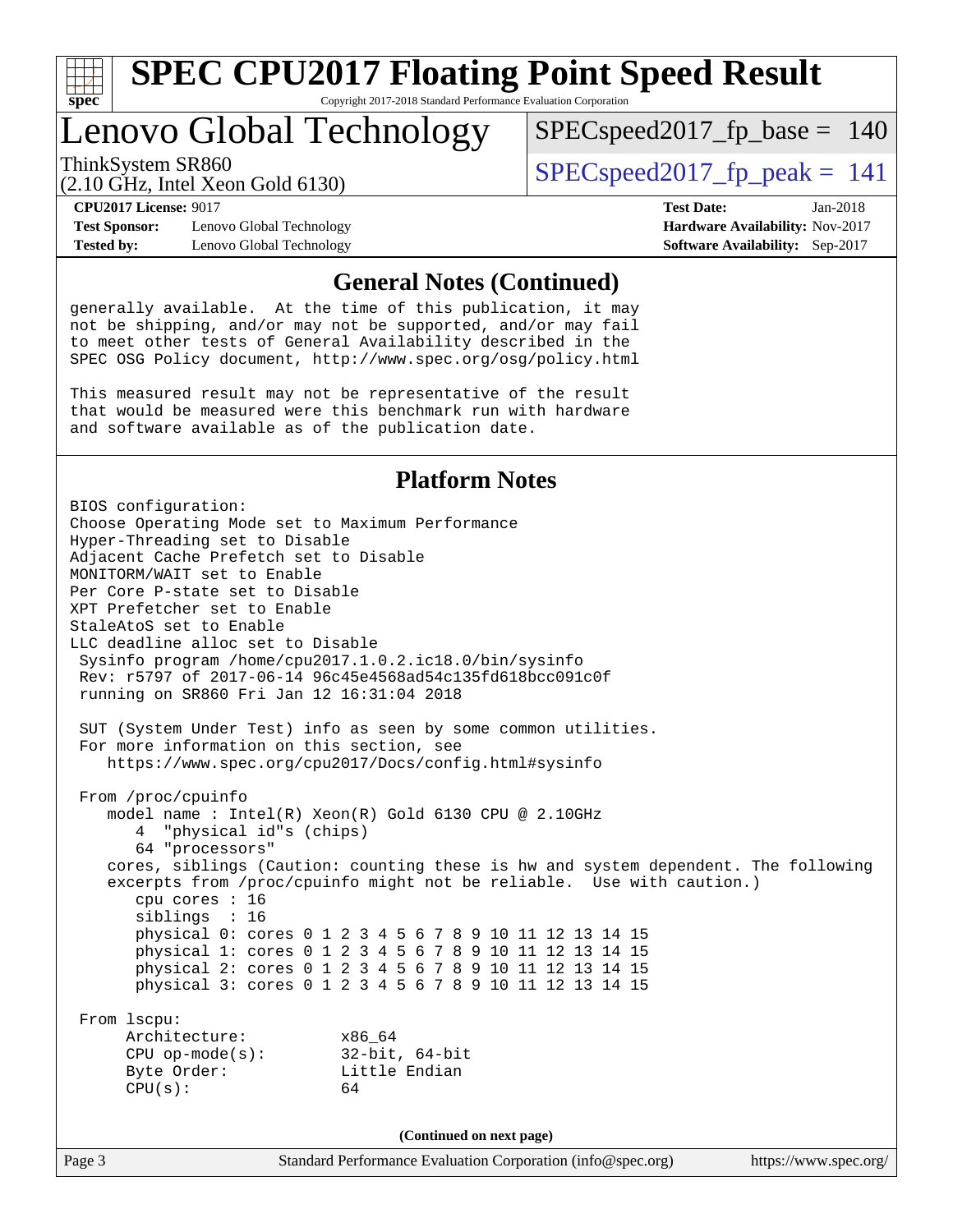

Copyright 2017-2018 Standard Performance Evaluation Corporation

Lenovo Global Technology

[SPECspeed2017\\_fp\\_base =](http://www.spec.org/auto/cpu2017/Docs/result-fields.html#SPECspeed2017fpbase) 140

(2.10 GHz, Intel Xeon Gold 6130)

 $SPEC speed2017_fp\_peak = 141$ 

**[CPU2017 License:](http://www.spec.org/auto/cpu2017/Docs/result-fields.html#CPU2017License)** 9017 **[Test Date:](http://www.spec.org/auto/cpu2017/Docs/result-fields.html#TestDate)** Jan-2018

**[Test Sponsor:](http://www.spec.org/auto/cpu2017/Docs/result-fields.html#TestSponsor)** Lenovo Global Technology **[Hardware Availability:](http://www.spec.org/auto/cpu2017/Docs/result-fields.html#HardwareAvailability)** Nov-2017 **[Tested by:](http://www.spec.org/auto/cpu2017/Docs/result-fields.html#Testedby)** Lenovo Global Technology **[Software Availability:](http://www.spec.org/auto/cpu2017/Docs/result-fields.html#SoftwareAvailability)** Sep-2017

#### **[Platform Notes \(Continued\)](http://www.spec.org/auto/cpu2017/Docs/result-fields.html#PlatformNotes)**

|                                                                                                                                                                                                                                                                                                                                                 | (Continued on next page)                                                                                                                                                                                                                                                                                                                                                                                                                                                                                                                                                                                                                                                                                                                                                                                                                                                                                                                                                                                               |
|-------------------------------------------------------------------------------------------------------------------------------------------------------------------------------------------------------------------------------------------------------------------------------------------------------------------------------------------------|------------------------------------------------------------------------------------------------------------------------------------------------------------------------------------------------------------------------------------------------------------------------------------------------------------------------------------------------------------------------------------------------------------------------------------------------------------------------------------------------------------------------------------------------------------------------------------------------------------------------------------------------------------------------------------------------------------------------------------------------------------------------------------------------------------------------------------------------------------------------------------------------------------------------------------------------------------------------------------------------------------------------|
| cache size $: 22528$ KB<br>physical chip.<br>$available: 4 nodes (0-3)$<br>node 0 size: 196287 MB<br>node 0 free: 191804 MB<br>node 1 size: 196608 MB<br>node 1 free: 192065 MB<br>node 2 size: 196608 MB<br>node 2 free: 192091 MB                                                                                                             | From numactl --hardware WARNING: a numactl 'node' might or might not correspond to a<br>node 0 cpus: 0 1 2 3 4 5 6 7 8 9 10 11 12 13 14 15<br>node 1 cpus: 16 17 18 19 20 21 22 23 24 25 26 27 28 29 30 31<br>node 2 cpus: 32 33 34 35 36 37 38 39 40 41 42 43 44 45 46 47                                                                                                                                                                                                                                                                                                                                                                                                                                                                                                                                                                                                                                                                                                                                             |
| Socket(s):<br>NUMA $node(s):$<br>Vendor ID:<br>CPU family:<br>Model:<br>Model name:<br>Stepping:<br>CPU MHz:<br>BogoMIPS:<br>Virtualization:<br>L1d cache:<br>$L1i$ cache:<br>L2 cache:<br>L3 cache:<br>NUMA $node0$ $CPU(s):$<br>NUMA $node1$ $CPU(s):$<br>NUMA $node2$ $CPU(s)$ :<br>NUMA node3 CPU(s):<br>Flags:<br>/proc/cpuinfo cache data | 4<br>4<br>GenuineIntel<br>6<br>85<br>$Intel(R) Xeon(R) Gold 6130 CPU @ 2.10GHz$<br>4<br>2100.000<br>4200.00<br>$VT - x$<br>32K<br>32K<br>1024K<br>22528K<br>$0 - 15$<br>$16 - 31$<br>$32 - 47$<br>$48 - 63$<br>fpu vme de pse tsc msr pae mce cx8 apic sep mtrr pge mca cmov<br>pat pse36 clflush dts acpi mmx fxsr sse sse2 ss ht tm pbe syscall nx pdpelgb rdtscp<br>lm constant_tsc art arch_perfmon pebs bts rep_good nopl xtopology nonstop_tsc<br>aperfmperf eagerfpu pni pclmulqdq dtes64 monitor ds_cpl vmx smx est tm2 ssse3 fma<br>cx16 xtpr pdcm pcid dca sse4_1 sse4_2 x2apic movbe popcnt tsc_deadline_timer aes<br>xsave avx f16c rdrand lahf_lm abm 3dnowprefetch epb cat_13 cdp_13 intel_pt<br>tpr_shadow vnmi flexpriority ept vpid fsgsbase tsc_adjust bmil hle avx2 smep bmi2<br>erms invpcid rtm cqm mpx rdt_a avx512f avx512dq rdseed adx smap clflushopt clwb<br>avx512cd avx512bw avx512vl xsaveopt xsavec xgetbvl cqm_llc cqm_occup_llc<br>cqm_mbm_total cqm_mbm_local dtherm ida arat pln pts |
| On-line $CPU(s)$ list:<br>Thread( $s$ ) per core:<br>$Core(s)$ per socket:                                                                                                                                                                                                                                                                      | $0 - 63$<br>1<br>16                                                                                                                                                                                                                                                                                                                                                                                                                                                                                                                                                                                                                                                                                                                                                                                                                                                                                                                                                                                                    |
|                                                                                                                                                                                                                                                                                                                                                 |                                                                                                                                                                                                                                                                                                                                                                                                                                                                                                                                                                                                                                                                                                                                                                                                                                                                                                                                                                                                                        |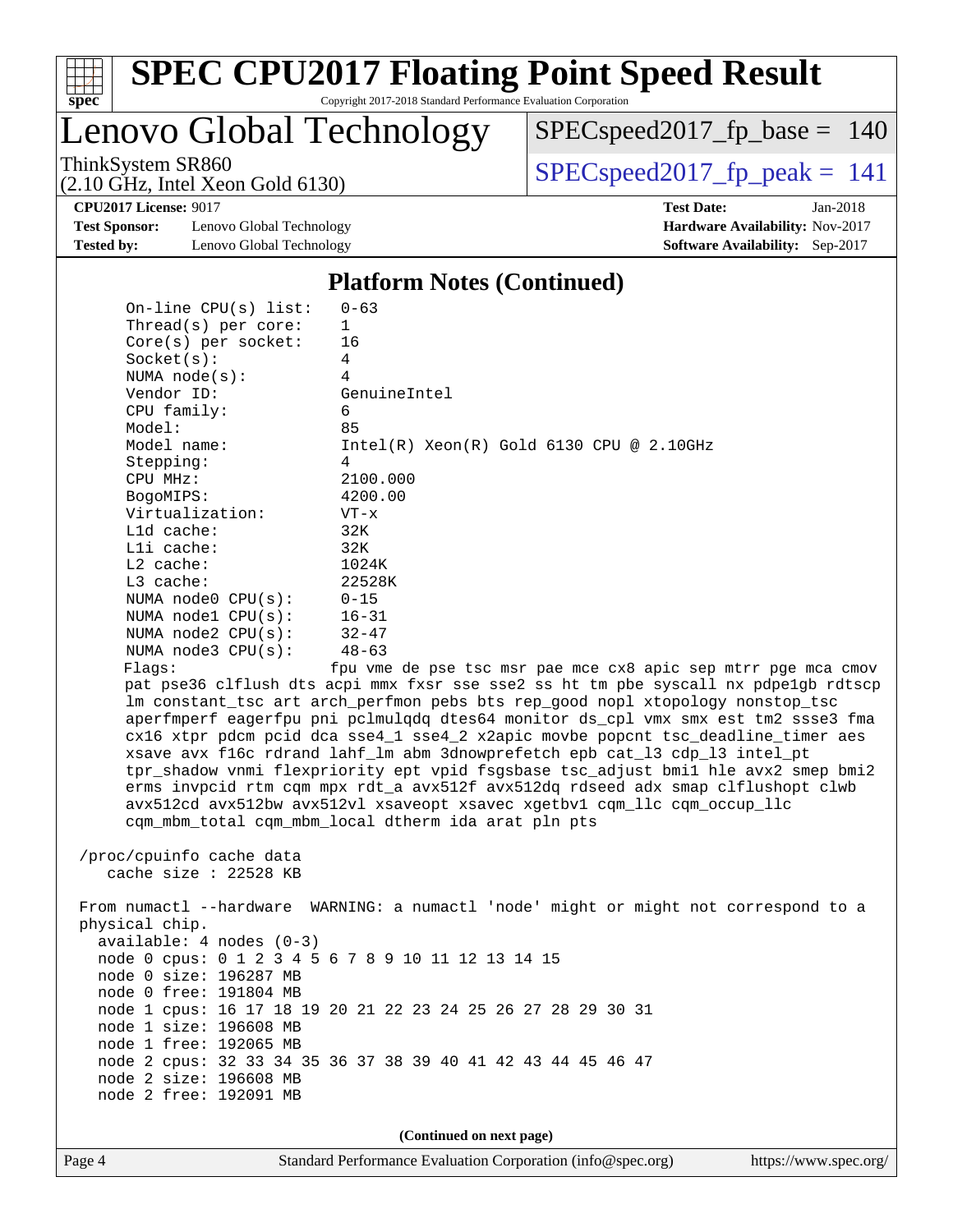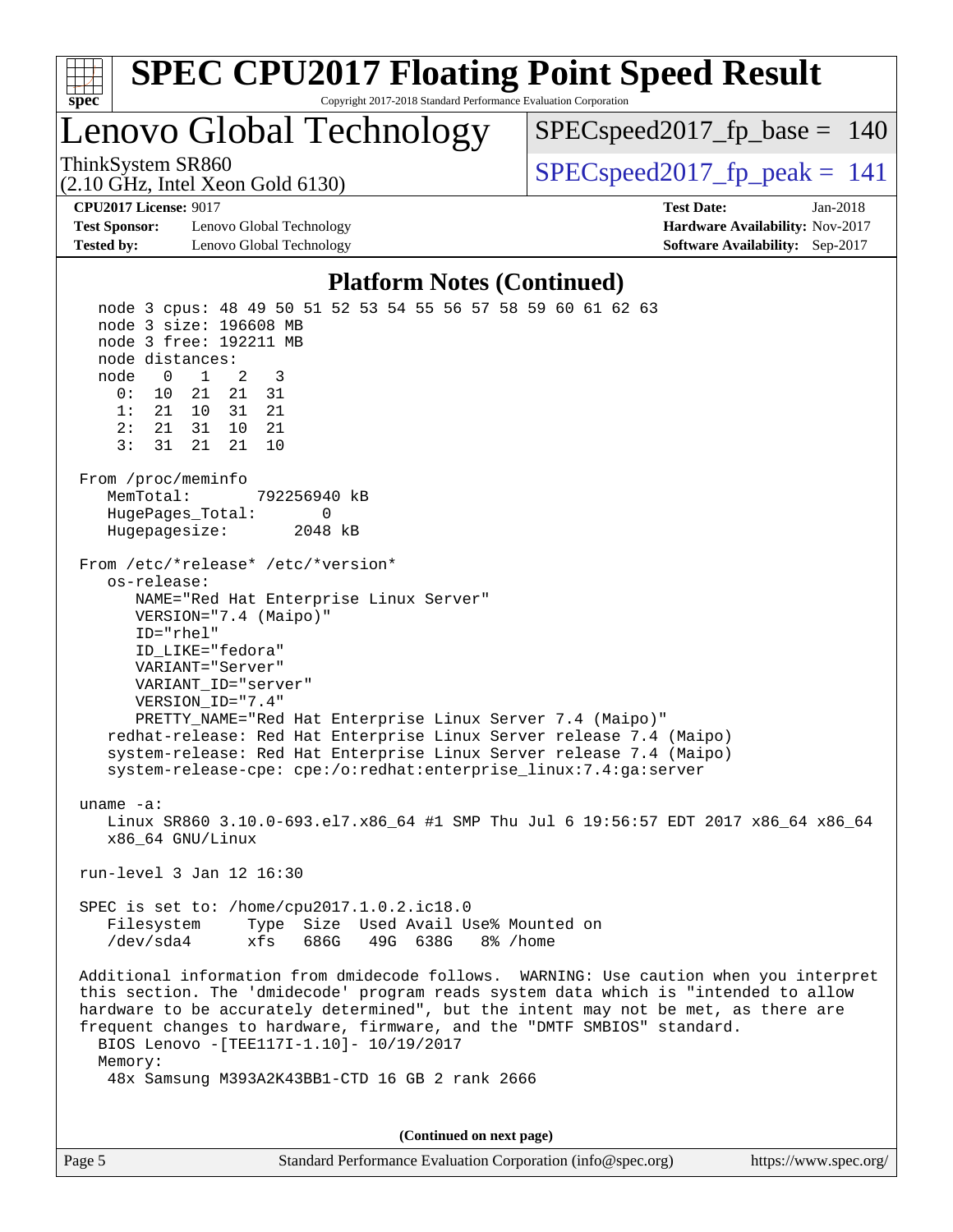| ч<br>e<br>ı.<br>c |  |  |  |  |  |  |
|-------------------|--|--|--|--|--|--|

Copyright 2017-2018 Standard Performance Evaluation Corporation

## Lenovo Global Technology

 $SPEC speed2017_fp\_base = 140$ 

(2.10 GHz, Intel Xeon Gold 6130)

ThinkSystem SR860<br>  $(2.10 \text{ GHz. Intel } X$  SPECspeed 2017 fp peak = 141

**[Test Sponsor:](http://www.spec.org/auto/cpu2017/Docs/result-fields.html#TestSponsor)** Lenovo Global Technology **[Hardware Availability:](http://www.spec.org/auto/cpu2017/Docs/result-fields.html#HardwareAvailability)** Nov-2017 **[Tested by:](http://www.spec.org/auto/cpu2017/Docs/result-fields.html#Testedby)** Lenovo Global Technology **[Software Availability:](http://www.spec.org/auto/cpu2017/Docs/result-fields.html#SoftwareAvailability)** Sep-2017

**[CPU2017 License:](http://www.spec.org/auto/cpu2017/Docs/result-fields.html#CPU2017License)** 9017 **[Test Date:](http://www.spec.org/auto/cpu2017/Docs/result-fields.html#TestDate)** Jan-2018

#### **[Platform Notes \(Continued\)](http://www.spec.org/auto/cpu2017/Docs/result-fields.html#PlatformNotes)**

(End of data from sysinfo program)

#### **[Compiler Version Notes](http://www.spec.org/auto/cpu2017/Docs/result-fields.html#CompilerVersionNotes)**

| ----------------------<br>---------<br>619.1bm_s(base) 638.imagick_s(base, peak) 644.nab_s(base, peak)<br>CC.                                                          |
|------------------------------------------------------------------------------------------------------------------------------------------------------------------------|
| icc (ICC) 18.0.0 20170811<br>Copyright (C) 1985-2017 Intel Corporation. All rights reserved.                                                                           |
| $619.1$ bm_s(peak)<br>CC                                                                                                                                               |
| icc (ICC) 18.0.0 20170811<br>Copyright (C) 1985-2017 Intel Corporation. All rights reserved.                                                                           |
| FC 607.cactuBSSN_s(base)                                                                                                                                               |
| icpc (ICC) 18.0.0 20170811<br>Copyright (C) 1985-2017 Intel Corporation. All rights reserved.<br>icc (ICC) 18.0.0 20170811                                             |
| Copyright (C) 1985-2017 Intel Corporation.<br>All rights reserved.<br>ifort (IFORT) 18.0.0 20170811<br>Copyright (C) 1985-2017 Intel Corporation. All rights reserved. |
|                                                                                                                                                                        |
| FC 607.cactuBSSN_s(peak)                                                                                                                                               |
| icpc (ICC) 18.0.0 20170811<br>Copyright (C) 1985-2017 Intel Corporation. All rights reserved.<br>icc (ICC) 18.0.0 20170811                                             |
| Copyright (C) 1985-2017 Intel Corporation.<br>All rights reserved.<br>ifort (IFORT) 18.0.0 20170811                                                                    |
| Copyright (C) 1985-2017 Intel Corporation.<br>All rights reserved.                                                                                                     |
| FC 603.bwaves_s(base) 649.fotonik3d_s(base) 654.roms_s(base)                                                                                                           |
| ifort (IFORT) 18.0.0 20170811<br>Copyright (C) 1985-2017 Intel Corporation. All rights reserved.                                                                       |
| (Continued on next page)                                                                                                                                               |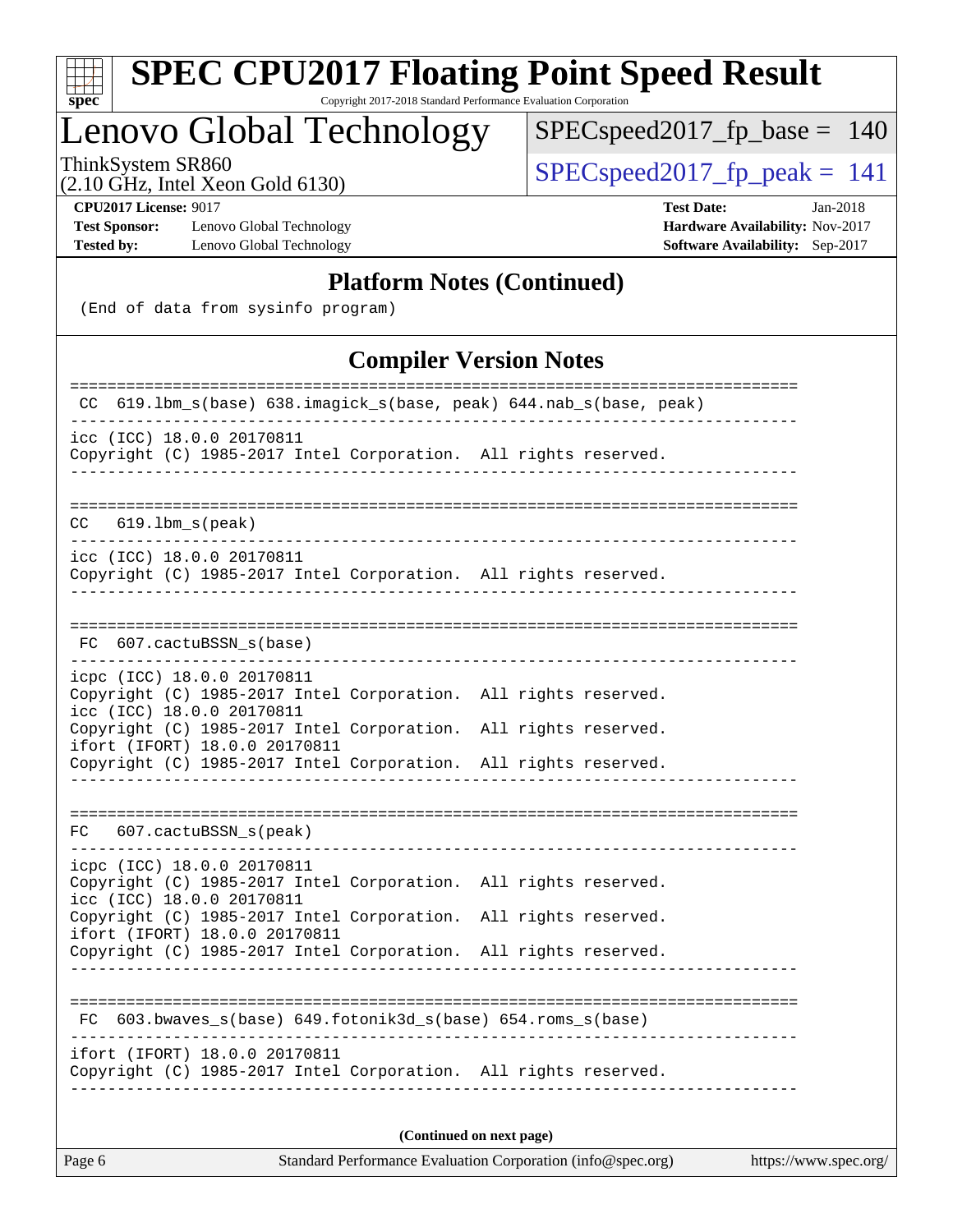

Copyright 2017-2018 Standard Performance Evaluation Corporation

## Lenovo Global Technology

SPECspeed2017 fp base  $= 140$ 

(2.10 GHz, Intel Xeon Gold 6130)

ThinkSystem SR860<br>  $SPEC speed2017$  fp\_peak = 141

**[Test Sponsor:](http://www.spec.org/auto/cpu2017/Docs/result-fields.html#TestSponsor)** Lenovo Global Technology **[Hardware Availability:](http://www.spec.org/auto/cpu2017/Docs/result-fields.html#HardwareAvailability)** Nov-2017 **[Tested by:](http://www.spec.org/auto/cpu2017/Docs/result-fields.html#Testedby)** Lenovo Global Technology **[Software Availability:](http://www.spec.org/auto/cpu2017/Docs/result-fields.html#SoftwareAvailability)** Sep-2017

**[CPU2017 License:](http://www.spec.org/auto/cpu2017/Docs/result-fields.html#CPU2017License)** 9017 **[Test Date:](http://www.spec.org/auto/cpu2017/Docs/result-fields.html#TestDate)** Jan-2018

#### **[Compiler Version Notes \(Continued\)](http://www.spec.org/auto/cpu2017/Docs/result-fields.html#CompilerVersionNotes)**

============================================================================== FC 603.bwaves\_s(peak) 649.fotonik3d\_s(peak) 654.roms\_s(peak) ----------------------------------------------------------------------------- ifort (IFORT) 18.0.0 20170811 Copyright (C) 1985-2017 Intel Corporation. All rights reserved. ------------------------------------------------------------------------------ ============================================================================== CC 621.wrf\_s(base) 627.cam4\_s(base, peak) 628.pop2\_s(base) ----------------------------------------------------------------------------- ifort (IFORT) 18.0.0 20170811 Copyright (C) 1985-2017 Intel Corporation. All rights reserved. icc (ICC) 18.0.0 20170811 Copyright (C) 1985-2017 Intel Corporation. All rights reserved. ------------------------------------------------------------------------------ ============================================================================== CC 621.wrf\_s(peak) 628.pop2\_s(peak) ----------------------------------------------------------------------------- ifort (IFORT) 18.0.0 20170811 Copyright (C) 1985-2017 Intel Corporation. All rights reserved. icc (ICC) 18.0.0 20170811 Copyright (C) 1985-2017 Intel Corporation. All rights reserved. ------------------------------------------------------------------------------

## **[Base Compiler Invocation](http://www.spec.org/auto/cpu2017/Docs/result-fields.html#BaseCompilerInvocation)**

[C benchmarks](http://www.spec.org/auto/cpu2017/Docs/result-fields.html#Cbenchmarks): [icc](http://www.spec.org/cpu2017/results/res2018q1/cpu2017-20180122-03014.flags.html#user_CCbase_intel_icc_18.0_66fc1ee009f7361af1fbd72ca7dcefbb700085f36577c54f309893dd4ec40d12360134090235512931783d35fd58c0460139e722d5067c5574d8eaf2b3e37e92)

|       | Fortran benchmarks: |
|-------|---------------------|
| ifort |                     |

[Benchmarks using both Fortran and C](http://www.spec.org/auto/cpu2017/Docs/result-fields.html#BenchmarksusingbothFortranandC): [ifort](http://www.spec.org/cpu2017/results/res2018q1/cpu2017-20180122-03014.flags.html#user_CC_FCbase_intel_ifort_18.0_8111460550e3ca792625aed983ce982f94888b8b503583aa7ba2b8303487b4d8a21a13e7191a45c5fd58ff318f48f9492884d4413fa793fd88dd292cad7027ca) [icc](http://www.spec.org/cpu2017/results/res2018q1/cpu2017-20180122-03014.flags.html#user_CC_FCbase_intel_icc_18.0_66fc1ee009f7361af1fbd72ca7dcefbb700085f36577c54f309893dd4ec40d12360134090235512931783d35fd58c0460139e722d5067c5574d8eaf2b3e37e92)

[Benchmarks using Fortran, C, and C++:](http://www.spec.org/auto/cpu2017/Docs/result-fields.html#BenchmarksusingFortranCandCXX) [icpc](http://www.spec.org/cpu2017/results/res2018q1/cpu2017-20180122-03014.flags.html#user_CC_CXX_FCbase_intel_icpc_18.0_c510b6838c7f56d33e37e94d029a35b4a7bccf4766a728ee175e80a419847e808290a9b78be685c44ab727ea267ec2f070ec5dc83b407c0218cded6866a35d07) [icc](http://www.spec.org/cpu2017/results/res2018q1/cpu2017-20180122-03014.flags.html#user_CC_CXX_FCbase_intel_icc_18.0_66fc1ee009f7361af1fbd72ca7dcefbb700085f36577c54f309893dd4ec40d12360134090235512931783d35fd58c0460139e722d5067c5574d8eaf2b3e37e92) [ifort](http://www.spec.org/cpu2017/results/res2018q1/cpu2017-20180122-03014.flags.html#user_CC_CXX_FCbase_intel_ifort_18.0_8111460550e3ca792625aed983ce982f94888b8b503583aa7ba2b8303487b4d8a21a13e7191a45c5fd58ff318f48f9492884d4413fa793fd88dd292cad7027ca)

## **[Base Portability Flags](http://www.spec.org/auto/cpu2017/Docs/result-fields.html#BasePortabilityFlags)**

603.bwaves\_s: [-DSPEC\\_LP64](http://www.spec.org/cpu2017/results/res2018q1/cpu2017-20180122-03014.flags.html#suite_basePORTABILITY603_bwaves_s_DSPEC_LP64)

**(Continued on next page)**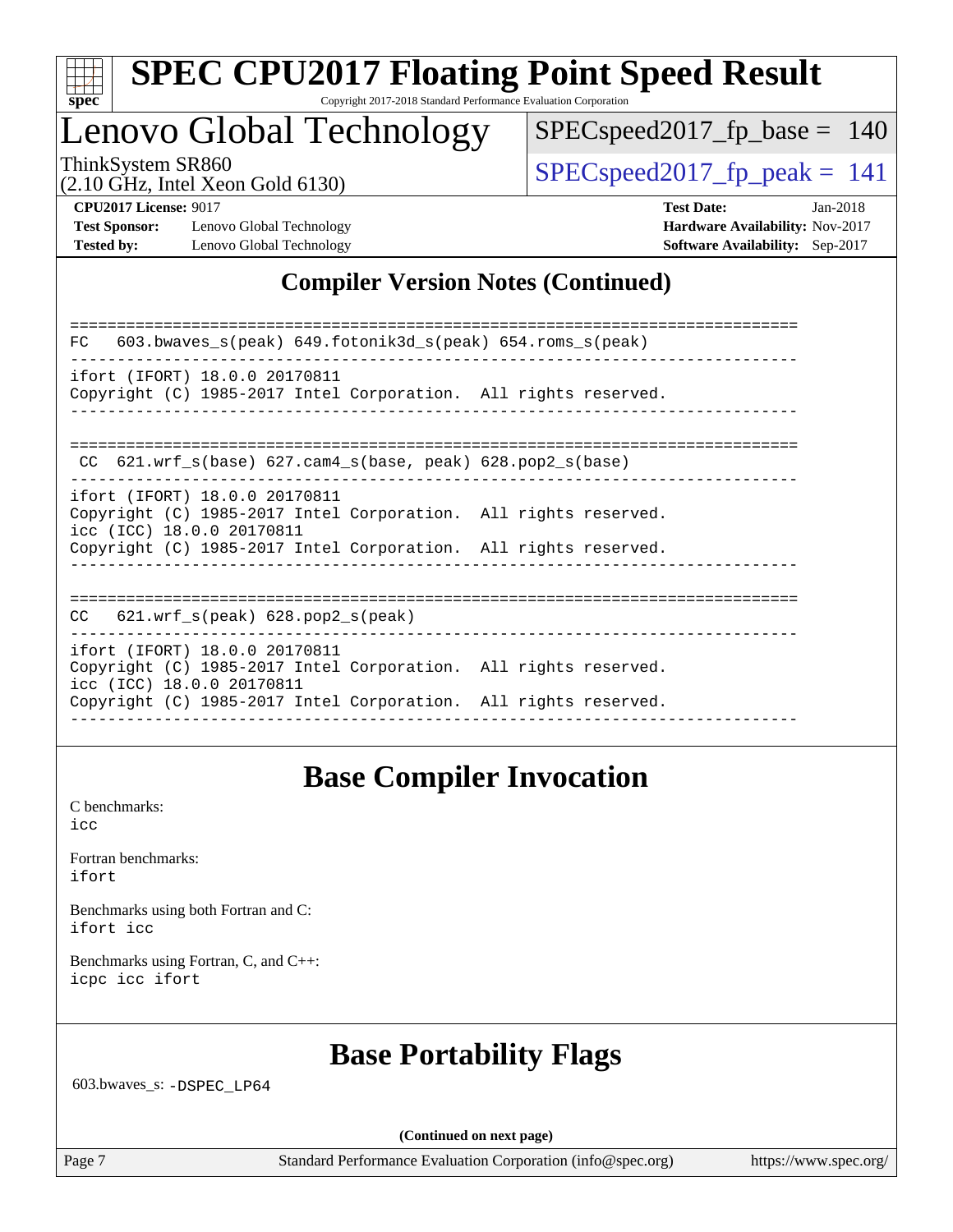

## Lenovo Global Technology

SPECspeed2017 fp base  $= 140$ 

(2.10 GHz, Intel Xeon Gold 6130)

ThinkSystem SR860<br>  $SPEC speed2017$  fp\_peak = 141

**[Test Sponsor:](http://www.spec.org/auto/cpu2017/Docs/result-fields.html#TestSponsor)** Lenovo Global Technology **[Hardware Availability:](http://www.spec.org/auto/cpu2017/Docs/result-fields.html#HardwareAvailability)** Nov-2017 **[Tested by:](http://www.spec.org/auto/cpu2017/Docs/result-fields.html#Testedby)** Lenovo Global Technology **[Software Availability:](http://www.spec.org/auto/cpu2017/Docs/result-fields.html#SoftwareAvailability)** Sep-2017

**[CPU2017 License:](http://www.spec.org/auto/cpu2017/Docs/result-fields.html#CPU2017License)** 9017 **[Test Date:](http://www.spec.org/auto/cpu2017/Docs/result-fields.html#TestDate)** Jan-2018

## **[Base Portability Flags \(Continued\)](http://www.spec.org/auto/cpu2017/Docs/result-fields.html#BasePortabilityFlags)**

 607.cactuBSSN\_s: [-DSPEC\\_LP64](http://www.spec.org/cpu2017/results/res2018q1/cpu2017-20180122-03014.flags.html#suite_basePORTABILITY607_cactuBSSN_s_DSPEC_LP64) 619.lbm\_s: [-DSPEC\\_LP64](http://www.spec.org/cpu2017/results/res2018q1/cpu2017-20180122-03014.flags.html#suite_basePORTABILITY619_lbm_s_DSPEC_LP64) 621.wrf\_s: [-DSPEC\\_LP64](http://www.spec.org/cpu2017/results/res2018q1/cpu2017-20180122-03014.flags.html#suite_basePORTABILITY621_wrf_s_DSPEC_LP64) [-DSPEC\\_CASE\\_FLAG](http://www.spec.org/cpu2017/results/res2018q1/cpu2017-20180122-03014.flags.html#b621.wrf_s_baseCPORTABILITY_DSPEC_CASE_FLAG) [-convert big\\_endian](http://www.spec.org/cpu2017/results/res2018q1/cpu2017-20180122-03014.flags.html#user_baseFPORTABILITY621_wrf_s_convert_big_endian_c3194028bc08c63ac5d04de18c48ce6d347e4e562e8892b8bdbdc0214820426deb8554edfa529a3fb25a586e65a3d812c835984020483e7e73212c4d31a38223) 627.cam4\_s: [-DSPEC\\_LP64](http://www.spec.org/cpu2017/results/res2018q1/cpu2017-20180122-03014.flags.html#suite_basePORTABILITY627_cam4_s_DSPEC_LP64) [-DSPEC\\_CASE\\_FLAG](http://www.spec.org/cpu2017/results/res2018q1/cpu2017-20180122-03014.flags.html#b627.cam4_s_baseCPORTABILITY_DSPEC_CASE_FLAG) 628.pop2\_s: [-DSPEC\\_LP64](http://www.spec.org/cpu2017/results/res2018q1/cpu2017-20180122-03014.flags.html#suite_basePORTABILITY628_pop2_s_DSPEC_LP64) [-DSPEC\\_CASE\\_FLAG](http://www.spec.org/cpu2017/results/res2018q1/cpu2017-20180122-03014.flags.html#b628.pop2_s_baseCPORTABILITY_DSPEC_CASE_FLAG) [-convert big\\_endian](http://www.spec.org/cpu2017/results/res2018q1/cpu2017-20180122-03014.flags.html#user_baseFPORTABILITY628_pop2_s_convert_big_endian_c3194028bc08c63ac5d04de18c48ce6d347e4e562e8892b8bdbdc0214820426deb8554edfa529a3fb25a586e65a3d812c835984020483e7e73212c4d31a38223) [-assume byterecl](http://www.spec.org/cpu2017/results/res2018q1/cpu2017-20180122-03014.flags.html#user_baseFPORTABILITY628_pop2_s_assume_byterecl_7e47d18b9513cf18525430bbf0f2177aa9bf368bc7a059c09b2c06a34b53bd3447c950d3f8d6c70e3faf3a05c8557d66a5798b567902e8849adc142926523472) 638.imagick\_s: [-DSPEC\\_LP64](http://www.spec.org/cpu2017/results/res2018q1/cpu2017-20180122-03014.flags.html#suite_basePORTABILITY638_imagick_s_DSPEC_LP64) 644.nab\_s: [-DSPEC\\_LP64](http://www.spec.org/cpu2017/results/res2018q1/cpu2017-20180122-03014.flags.html#suite_basePORTABILITY644_nab_s_DSPEC_LP64) 649.fotonik3d\_s: [-DSPEC\\_LP64](http://www.spec.org/cpu2017/results/res2018q1/cpu2017-20180122-03014.flags.html#suite_basePORTABILITY649_fotonik3d_s_DSPEC_LP64) 654.roms\_s: [-DSPEC\\_LP64](http://www.spec.org/cpu2017/results/res2018q1/cpu2017-20180122-03014.flags.html#suite_basePORTABILITY654_roms_s_DSPEC_LP64)

### **[Base Optimization Flags](http://www.spec.org/auto/cpu2017/Docs/result-fields.html#BaseOptimizationFlags)**

[C benchmarks](http://www.spec.org/auto/cpu2017/Docs/result-fields.html#Cbenchmarks):

[-xCORE-AVX512](http://www.spec.org/cpu2017/results/res2018q1/cpu2017-20180122-03014.flags.html#user_CCbase_f-xCORE-AVX512) [-ipo](http://www.spec.org/cpu2017/results/res2018q1/cpu2017-20180122-03014.flags.html#user_CCbase_f-ipo) [-O3](http://www.spec.org/cpu2017/results/res2018q1/cpu2017-20180122-03014.flags.html#user_CCbase_f-O3) [-no-prec-div](http://www.spec.org/cpu2017/results/res2018q1/cpu2017-20180122-03014.flags.html#user_CCbase_f-no-prec-div) [-qopt-prefetch](http://www.spec.org/cpu2017/results/res2018q1/cpu2017-20180122-03014.flags.html#user_CCbase_f-qopt-prefetch) [-ffinite-math-only](http://www.spec.org/cpu2017/results/res2018q1/cpu2017-20180122-03014.flags.html#user_CCbase_f_finite_math_only_cb91587bd2077682c4b38af759c288ed7c732db004271a9512da14a4f8007909a5f1427ecbf1a0fb78ff2a814402c6114ac565ca162485bbcae155b5e4258871) [-qopt-mem-layout-trans=3](http://www.spec.org/cpu2017/results/res2018q1/cpu2017-20180122-03014.flags.html#user_CCbase_f-qopt-mem-layout-trans_de80db37974c74b1f0e20d883f0b675c88c3b01e9d123adea9b28688d64333345fb62bc4a798493513fdb68f60282f9a726aa07f478b2f7113531aecce732043) [-qopenmp](http://www.spec.org/cpu2017/results/res2018q1/cpu2017-20180122-03014.flags.html#user_CCbase_qopenmp_16be0c44f24f464004c6784a7acb94aca937f053568ce72f94b139a11c7c168634a55f6653758ddd83bcf7b8463e8028bb0b48b77bcddc6b78d5d95bb1df2967) [-DSPEC\\_OPENMP](http://www.spec.org/cpu2017/results/res2018q1/cpu2017-20180122-03014.flags.html#suite_CCbase_DSPEC_OPENMP)

[Fortran benchmarks](http://www.spec.org/auto/cpu2017/Docs/result-fields.html#Fortranbenchmarks):

[-DSPEC\\_OPENMP](http://www.spec.org/cpu2017/results/res2018q1/cpu2017-20180122-03014.flags.html#suite_FCbase_DSPEC_OPENMP) [-xCORE-AVX512](http://www.spec.org/cpu2017/results/res2018q1/cpu2017-20180122-03014.flags.html#user_FCbase_f-xCORE-AVX512) [-ipo](http://www.spec.org/cpu2017/results/res2018q1/cpu2017-20180122-03014.flags.html#user_FCbase_f-ipo) [-O3](http://www.spec.org/cpu2017/results/res2018q1/cpu2017-20180122-03014.flags.html#user_FCbase_f-O3) [-no-prec-div](http://www.spec.org/cpu2017/results/res2018q1/cpu2017-20180122-03014.flags.html#user_FCbase_f-no-prec-div) [-qopt-prefetch](http://www.spec.org/cpu2017/results/res2018q1/cpu2017-20180122-03014.flags.html#user_FCbase_f-qopt-prefetch) [-ffinite-math-only](http://www.spec.org/cpu2017/results/res2018q1/cpu2017-20180122-03014.flags.html#user_FCbase_f_finite_math_only_cb91587bd2077682c4b38af759c288ed7c732db004271a9512da14a4f8007909a5f1427ecbf1a0fb78ff2a814402c6114ac565ca162485bbcae155b5e4258871) [-qopt-mem-layout-trans=3](http://www.spec.org/cpu2017/results/res2018q1/cpu2017-20180122-03014.flags.html#user_FCbase_f-qopt-mem-layout-trans_de80db37974c74b1f0e20d883f0b675c88c3b01e9d123adea9b28688d64333345fb62bc4a798493513fdb68f60282f9a726aa07f478b2f7113531aecce732043) [-qopenmp](http://www.spec.org/cpu2017/results/res2018q1/cpu2017-20180122-03014.flags.html#user_FCbase_qopenmp_16be0c44f24f464004c6784a7acb94aca937f053568ce72f94b139a11c7c168634a55f6653758ddd83bcf7b8463e8028bb0b48b77bcddc6b78d5d95bb1df2967) [-nostandard-realloc-lhs](http://www.spec.org/cpu2017/results/res2018q1/cpu2017-20180122-03014.flags.html#user_FCbase_f_2003_std_realloc_82b4557e90729c0f113870c07e44d33d6f5a304b4f63d4c15d2d0f1fab99f5daaed73bdb9275d9ae411527f28b936061aa8b9c8f2d63842963b95c9dd6426b8a) [-align array32byte](http://www.spec.org/cpu2017/results/res2018q1/cpu2017-20180122-03014.flags.html#user_FCbase_align_array32byte_b982fe038af199962ba9a80c053b8342c548c85b40b8e86eb3cc33dee0d7986a4af373ac2d51c3f7cf710a18d62fdce2948f201cd044323541f22fc0fffc51b6)

[Benchmarks using both Fortran and C](http://www.spec.org/auto/cpu2017/Docs/result-fields.html#BenchmarksusingbothFortranandC):

[-xCORE-AVX512](http://www.spec.org/cpu2017/results/res2018q1/cpu2017-20180122-03014.flags.html#user_CC_FCbase_f-xCORE-AVX512) [-ipo](http://www.spec.org/cpu2017/results/res2018q1/cpu2017-20180122-03014.flags.html#user_CC_FCbase_f-ipo) [-O3](http://www.spec.org/cpu2017/results/res2018q1/cpu2017-20180122-03014.flags.html#user_CC_FCbase_f-O3) [-no-prec-div](http://www.spec.org/cpu2017/results/res2018q1/cpu2017-20180122-03014.flags.html#user_CC_FCbase_f-no-prec-div) [-qopt-prefetch](http://www.spec.org/cpu2017/results/res2018q1/cpu2017-20180122-03014.flags.html#user_CC_FCbase_f-qopt-prefetch) [-ffinite-math-only](http://www.spec.org/cpu2017/results/res2018q1/cpu2017-20180122-03014.flags.html#user_CC_FCbase_f_finite_math_only_cb91587bd2077682c4b38af759c288ed7c732db004271a9512da14a4f8007909a5f1427ecbf1a0fb78ff2a814402c6114ac565ca162485bbcae155b5e4258871) [-qopt-mem-layout-trans=3](http://www.spec.org/cpu2017/results/res2018q1/cpu2017-20180122-03014.flags.html#user_CC_FCbase_f-qopt-mem-layout-trans_de80db37974c74b1f0e20d883f0b675c88c3b01e9d123adea9b28688d64333345fb62bc4a798493513fdb68f60282f9a726aa07f478b2f7113531aecce732043) [-qopenmp](http://www.spec.org/cpu2017/results/res2018q1/cpu2017-20180122-03014.flags.html#user_CC_FCbase_qopenmp_16be0c44f24f464004c6784a7acb94aca937f053568ce72f94b139a11c7c168634a55f6653758ddd83bcf7b8463e8028bb0b48b77bcddc6b78d5d95bb1df2967) [-DSPEC\\_OPENMP](http://www.spec.org/cpu2017/results/res2018q1/cpu2017-20180122-03014.flags.html#suite_CC_FCbase_DSPEC_OPENMP) [-nostandard-realloc-lhs](http://www.spec.org/cpu2017/results/res2018q1/cpu2017-20180122-03014.flags.html#user_CC_FCbase_f_2003_std_realloc_82b4557e90729c0f113870c07e44d33d6f5a304b4f63d4c15d2d0f1fab99f5daaed73bdb9275d9ae411527f28b936061aa8b9c8f2d63842963b95c9dd6426b8a) [-align array32byte](http://www.spec.org/cpu2017/results/res2018q1/cpu2017-20180122-03014.flags.html#user_CC_FCbase_align_array32byte_b982fe038af199962ba9a80c053b8342c548c85b40b8e86eb3cc33dee0d7986a4af373ac2d51c3f7cf710a18d62fdce2948f201cd044323541f22fc0fffc51b6)

[Benchmarks using Fortran, C, and C++:](http://www.spec.org/auto/cpu2017/Docs/result-fields.html#BenchmarksusingFortranCandCXX)

[-xCORE-AVX512](http://www.spec.org/cpu2017/results/res2018q1/cpu2017-20180122-03014.flags.html#user_CC_CXX_FCbase_f-xCORE-AVX512) [-ipo](http://www.spec.org/cpu2017/results/res2018q1/cpu2017-20180122-03014.flags.html#user_CC_CXX_FCbase_f-ipo) -03 [-no-prec-div](http://www.spec.org/cpu2017/results/res2018q1/cpu2017-20180122-03014.flags.html#user_CC_CXX_FCbase_f-no-prec-div) [-qopt-prefetch](http://www.spec.org/cpu2017/results/res2018q1/cpu2017-20180122-03014.flags.html#user_CC_CXX_FCbase_f-qopt-prefetch) [-ffinite-math-only](http://www.spec.org/cpu2017/results/res2018q1/cpu2017-20180122-03014.flags.html#user_CC_CXX_FCbase_f_finite_math_only_cb91587bd2077682c4b38af759c288ed7c732db004271a9512da14a4f8007909a5f1427ecbf1a0fb78ff2a814402c6114ac565ca162485bbcae155b5e4258871) [-qopt-mem-layout-trans=3](http://www.spec.org/cpu2017/results/res2018q1/cpu2017-20180122-03014.flags.html#user_CC_CXX_FCbase_f-qopt-mem-layout-trans_de80db37974c74b1f0e20d883f0b675c88c3b01e9d123adea9b28688d64333345fb62bc4a798493513fdb68f60282f9a726aa07f478b2f7113531aecce732043) [-qopenmp](http://www.spec.org/cpu2017/results/res2018q1/cpu2017-20180122-03014.flags.html#user_CC_CXX_FCbase_qopenmp_16be0c44f24f464004c6784a7acb94aca937f053568ce72f94b139a11c7c168634a55f6653758ddd83bcf7b8463e8028bb0b48b77bcddc6b78d5d95bb1df2967) [-DSPEC\\_OPENMP](http://www.spec.org/cpu2017/results/res2018q1/cpu2017-20180122-03014.flags.html#suite_CC_CXX_FCbase_DSPEC_OPENMP) [-nostandard-realloc-lhs](http://www.spec.org/cpu2017/results/res2018q1/cpu2017-20180122-03014.flags.html#user_CC_CXX_FCbase_f_2003_std_realloc_82b4557e90729c0f113870c07e44d33d6f5a304b4f63d4c15d2d0f1fab99f5daaed73bdb9275d9ae411527f28b936061aa8b9c8f2d63842963b95c9dd6426b8a) [-align array32byte](http://www.spec.org/cpu2017/results/res2018q1/cpu2017-20180122-03014.flags.html#user_CC_CXX_FCbase_align_array32byte_b982fe038af199962ba9a80c053b8342c548c85b40b8e86eb3cc33dee0d7986a4af373ac2d51c3f7cf710a18d62fdce2948f201cd044323541f22fc0fffc51b6)

### **[Base Other Flags](http://www.spec.org/auto/cpu2017/Docs/result-fields.html#BaseOtherFlags)**

[C benchmarks](http://www.spec.org/auto/cpu2017/Docs/result-fields.html#Cbenchmarks):  $-m64 - std = c11$  $-m64 - std = c11$ 

[Fortran benchmarks](http://www.spec.org/auto/cpu2017/Docs/result-fields.html#Fortranbenchmarks): [-m64](http://www.spec.org/cpu2017/results/res2018q1/cpu2017-20180122-03014.flags.html#user_FCbase_intel_intel64_18.0_af43caccfc8ded86e7699f2159af6efc7655f51387b94da716254467f3c01020a5059329e2569e4053f409e7c9202a7efc638f7a6d1ffb3f52dea4a3e31d82ab)

[Benchmarks using both Fortran and C](http://www.spec.org/auto/cpu2017/Docs/result-fields.html#BenchmarksusingbothFortranandC):  $-m64 - std= c11$  $-m64 - std= c11$ 

**(Continued on next page)**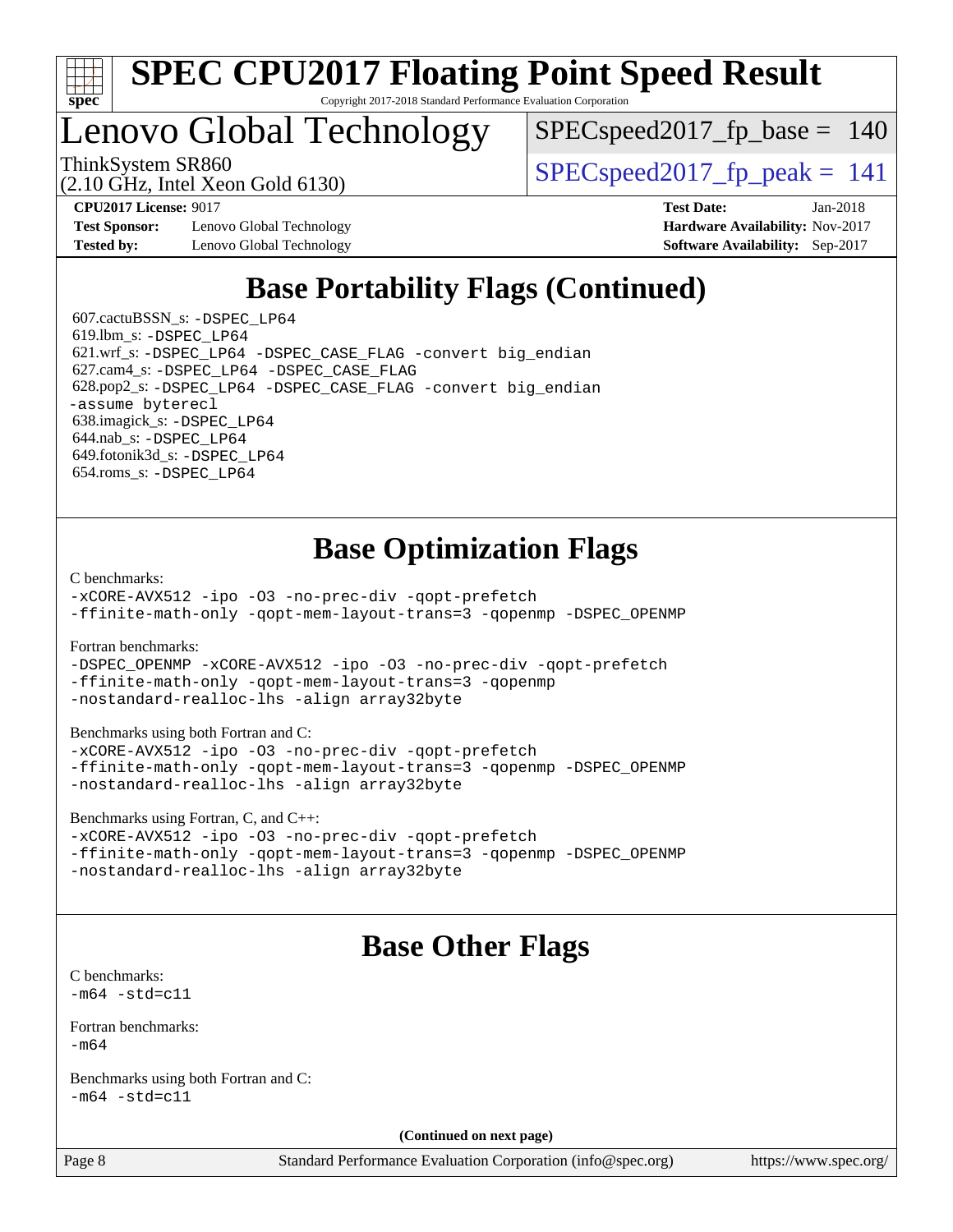

Lenovo Global Technology

 $SPEC speed2017_fp\_base = 140$ 

(2.10 GHz, Intel Xeon Gold 6130)

ThinkSystem SR860<br>  $SPEC speed2017$  fp\_peak = 141

**[Test Sponsor:](http://www.spec.org/auto/cpu2017/Docs/result-fields.html#TestSponsor)** Lenovo Global Technology **[Hardware Availability:](http://www.spec.org/auto/cpu2017/Docs/result-fields.html#HardwareAvailability)** Nov-2017 **[Tested by:](http://www.spec.org/auto/cpu2017/Docs/result-fields.html#Testedby)** Lenovo Global Technology **[Software Availability:](http://www.spec.org/auto/cpu2017/Docs/result-fields.html#SoftwareAvailability)** Sep-2017

**[CPU2017 License:](http://www.spec.org/auto/cpu2017/Docs/result-fields.html#CPU2017License)** 9017 **[Test Date:](http://www.spec.org/auto/cpu2017/Docs/result-fields.html#TestDate)** Jan-2018

## **[Base Other Flags \(Continued\)](http://www.spec.org/auto/cpu2017/Docs/result-fields.html#BaseOtherFlags)**

[Benchmarks using Fortran, C, and C++:](http://www.spec.org/auto/cpu2017/Docs/result-fields.html#BenchmarksusingFortranCandCXX)  $-m64 - std= c11$  $-m64 - std= c11$ 

## **[Peak Compiler Invocation](http://www.spec.org/auto/cpu2017/Docs/result-fields.html#PeakCompilerInvocation)**

[C benchmarks](http://www.spec.org/auto/cpu2017/Docs/result-fields.html#Cbenchmarks):

[icc](http://www.spec.org/cpu2017/results/res2018q1/cpu2017-20180122-03014.flags.html#user_CCpeak_intel_icc_18.0_66fc1ee009f7361af1fbd72ca7dcefbb700085f36577c54f309893dd4ec40d12360134090235512931783d35fd58c0460139e722d5067c5574d8eaf2b3e37e92)

[Fortran benchmarks](http://www.spec.org/auto/cpu2017/Docs/result-fields.html#Fortranbenchmarks): [ifort](http://www.spec.org/cpu2017/results/res2018q1/cpu2017-20180122-03014.flags.html#user_FCpeak_intel_ifort_18.0_8111460550e3ca792625aed983ce982f94888b8b503583aa7ba2b8303487b4d8a21a13e7191a45c5fd58ff318f48f9492884d4413fa793fd88dd292cad7027ca)

[Benchmarks using both Fortran and C](http://www.spec.org/auto/cpu2017/Docs/result-fields.html#BenchmarksusingbothFortranandC): [ifort](http://www.spec.org/cpu2017/results/res2018q1/cpu2017-20180122-03014.flags.html#user_CC_FCpeak_intel_ifort_18.0_8111460550e3ca792625aed983ce982f94888b8b503583aa7ba2b8303487b4d8a21a13e7191a45c5fd58ff318f48f9492884d4413fa793fd88dd292cad7027ca) [icc](http://www.spec.org/cpu2017/results/res2018q1/cpu2017-20180122-03014.flags.html#user_CC_FCpeak_intel_icc_18.0_66fc1ee009f7361af1fbd72ca7dcefbb700085f36577c54f309893dd4ec40d12360134090235512931783d35fd58c0460139e722d5067c5574d8eaf2b3e37e92)

[Benchmarks using Fortran, C, and C++:](http://www.spec.org/auto/cpu2017/Docs/result-fields.html#BenchmarksusingFortranCandCXX) [icpc](http://www.spec.org/cpu2017/results/res2018q1/cpu2017-20180122-03014.flags.html#user_CC_CXX_FCpeak_intel_icpc_18.0_c510b6838c7f56d33e37e94d029a35b4a7bccf4766a728ee175e80a419847e808290a9b78be685c44ab727ea267ec2f070ec5dc83b407c0218cded6866a35d07) [icc](http://www.spec.org/cpu2017/results/res2018q1/cpu2017-20180122-03014.flags.html#user_CC_CXX_FCpeak_intel_icc_18.0_66fc1ee009f7361af1fbd72ca7dcefbb700085f36577c54f309893dd4ec40d12360134090235512931783d35fd58c0460139e722d5067c5574d8eaf2b3e37e92) [ifort](http://www.spec.org/cpu2017/results/res2018q1/cpu2017-20180122-03014.flags.html#user_CC_CXX_FCpeak_intel_ifort_18.0_8111460550e3ca792625aed983ce982f94888b8b503583aa7ba2b8303487b4d8a21a13e7191a45c5fd58ff318f48f9492884d4413fa793fd88dd292cad7027ca)

### **[Peak Portability Flags](http://www.spec.org/auto/cpu2017/Docs/result-fields.html#PeakPortabilityFlags)**

Same as Base Portability Flags

## **[Peak Optimization Flags](http://www.spec.org/auto/cpu2017/Docs/result-fields.html#PeakOptimizationFlags)**

[C benchmarks](http://www.spec.org/auto/cpu2017/Docs/result-fields.html#Cbenchmarks):

 619.lbm\_s: [-prof-gen](http://www.spec.org/cpu2017/results/res2018q1/cpu2017-20180122-03014.flags.html#user_peakPASS1_CFLAGSPASS1_LDFLAGS619_lbm_s_prof_gen_5aa4926d6013ddb2a31985c654b3eb18169fc0c6952a63635c234f711e6e63dd76e94ad52365559451ec499a2cdb89e4dc58ba4c67ef54ca681ffbe1461d6b36)(pass 1) [-prof-use](http://www.spec.org/cpu2017/results/res2018q1/cpu2017-20180122-03014.flags.html#user_peakPASS2_CFLAGSPASS2_LDFLAGS619_lbm_s_prof_use_1a21ceae95f36a2b53c25747139a6c16ca95bd9def2a207b4f0849963b97e94f5260e30a0c64f4bb623698870e679ca08317ef8150905d41bd88c6f78df73f19)(pass 2) [-O2](http://www.spec.org/cpu2017/results/res2018q1/cpu2017-20180122-03014.flags.html#user_peakPASS1_COPTIMIZE619_lbm_s_f-O2) [-xCORE-AVX512](http://www.spec.org/cpu2017/results/res2018q1/cpu2017-20180122-03014.flags.html#user_peakPASS2_COPTIMIZE619_lbm_s_f-xCORE-AVX512) [-qopt-prefetch](http://www.spec.org/cpu2017/results/res2018q1/cpu2017-20180122-03014.flags.html#user_peakPASS1_COPTIMIZEPASS2_COPTIMIZE619_lbm_s_f-qopt-prefetch) [-ipo](http://www.spec.org/cpu2017/results/res2018q1/cpu2017-20180122-03014.flags.html#user_peakPASS2_COPTIMIZE619_lbm_s_f-ipo) [-O3](http://www.spec.org/cpu2017/results/res2018q1/cpu2017-20180122-03014.flags.html#user_peakPASS2_COPTIMIZE619_lbm_s_f-O3) [-ffinite-math-only](http://www.spec.org/cpu2017/results/res2018q1/cpu2017-20180122-03014.flags.html#user_peakPASS1_COPTIMIZEPASS2_COPTIMIZE619_lbm_s_f_finite_math_only_cb91587bd2077682c4b38af759c288ed7c732db004271a9512da14a4f8007909a5f1427ecbf1a0fb78ff2a814402c6114ac565ca162485bbcae155b5e4258871) [-no-prec-div](http://www.spec.org/cpu2017/results/res2018q1/cpu2017-20180122-03014.flags.html#user_peakPASS2_COPTIMIZE619_lbm_s_f-no-prec-div) [-qopt-mem-layout-trans=3](http://www.spec.org/cpu2017/results/res2018q1/cpu2017-20180122-03014.flags.html#user_peakPASS1_COPTIMIZEPASS2_COPTIMIZE619_lbm_s_f-qopt-mem-layout-trans_de80db37974c74b1f0e20d883f0b675c88c3b01e9d123adea9b28688d64333345fb62bc4a798493513fdb68f60282f9a726aa07f478b2f7113531aecce732043) [-DSPEC\\_SUPPRESS\\_OPENMP](http://www.spec.org/cpu2017/results/res2018q1/cpu2017-20180122-03014.flags.html#suite_peakPASS1_COPTIMIZE619_lbm_s_DSPEC_SUPPRESS_OPENMP) [-qopenmp](http://www.spec.org/cpu2017/results/res2018q1/cpu2017-20180122-03014.flags.html#user_peakPASS2_COPTIMIZE619_lbm_s_qopenmp_16be0c44f24f464004c6784a7acb94aca937f053568ce72f94b139a11c7c168634a55f6653758ddd83bcf7b8463e8028bb0b48b77bcddc6b78d5d95bb1df2967) [-DSPEC\\_OPENMP](http://www.spec.org/cpu2017/results/res2018q1/cpu2017-20180122-03014.flags.html#suite_peakPASS2_COPTIMIZE619_lbm_s_DSPEC_OPENMP)

 638.imagick\_s: [-xCORE-AVX512](http://www.spec.org/cpu2017/results/res2018q1/cpu2017-20180122-03014.flags.html#user_peakCOPTIMIZE638_imagick_s_f-xCORE-AVX512) [-ipo](http://www.spec.org/cpu2017/results/res2018q1/cpu2017-20180122-03014.flags.html#user_peakCOPTIMIZE638_imagick_s_f-ipo) [-O3](http://www.spec.org/cpu2017/results/res2018q1/cpu2017-20180122-03014.flags.html#user_peakCOPTIMIZE638_imagick_s_f-O3) [-no-prec-div](http://www.spec.org/cpu2017/results/res2018q1/cpu2017-20180122-03014.flags.html#user_peakCOPTIMIZE638_imagick_s_f-no-prec-div) [-qopt-prefetch](http://www.spec.org/cpu2017/results/res2018q1/cpu2017-20180122-03014.flags.html#user_peakCOPTIMIZE638_imagick_s_f-qopt-prefetch) [-ffinite-math-only](http://www.spec.org/cpu2017/results/res2018q1/cpu2017-20180122-03014.flags.html#user_peakCOPTIMIZE638_imagick_s_f_finite_math_only_cb91587bd2077682c4b38af759c288ed7c732db004271a9512da14a4f8007909a5f1427ecbf1a0fb78ff2a814402c6114ac565ca162485bbcae155b5e4258871) [-qopt-mem-layout-trans=3](http://www.spec.org/cpu2017/results/res2018q1/cpu2017-20180122-03014.flags.html#user_peakCOPTIMIZE638_imagick_s_f-qopt-mem-layout-trans_de80db37974c74b1f0e20d883f0b675c88c3b01e9d123adea9b28688d64333345fb62bc4a798493513fdb68f60282f9a726aa07f478b2f7113531aecce732043) [-qopenmp](http://www.spec.org/cpu2017/results/res2018q1/cpu2017-20180122-03014.flags.html#user_peakCOPTIMIZE638_imagick_s_qopenmp_16be0c44f24f464004c6784a7acb94aca937f053568ce72f94b139a11c7c168634a55f6653758ddd83bcf7b8463e8028bb0b48b77bcddc6b78d5d95bb1df2967) [-DSPEC\\_OPENMP](http://www.spec.org/cpu2017/results/res2018q1/cpu2017-20180122-03014.flags.html#suite_peakCOPTIMIZE638_imagick_s_DSPEC_OPENMP)

644.nab\_s: Same as 638.imagick\_s

[Fortran benchmarks](http://www.spec.org/auto/cpu2017/Docs/result-fields.html#Fortranbenchmarks): [-prof-gen](http://www.spec.org/cpu2017/results/res2018q1/cpu2017-20180122-03014.flags.html#user_FCpeak_prof_gen_5aa4926d6013ddb2a31985c654b3eb18169fc0c6952a63635c234f711e6e63dd76e94ad52365559451ec499a2cdb89e4dc58ba4c67ef54ca681ffbe1461d6b36)(pass 1) [-prof-use](http://www.spec.org/cpu2017/results/res2018q1/cpu2017-20180122-03014.flags.html#user_FCpeak_prof_use_1a21ceae95f36a2b53c25747139a6c16ca95bd9def2a207b4f0849963b97e94f5260e30a0c64f4bb623698870e679ca08317ef8150905d41bd88c6f78df73f19)(pass 2) [-DSPEC\\_SUPPRESS\\_OPENMP](http://www.spec.org/cpu2017/results/res2018q1/cpu2017-20180122-03014.flags.html#suite_FCpeak_DSPEC_SUPPRESS_OPENMP)

**(Continued on next page)**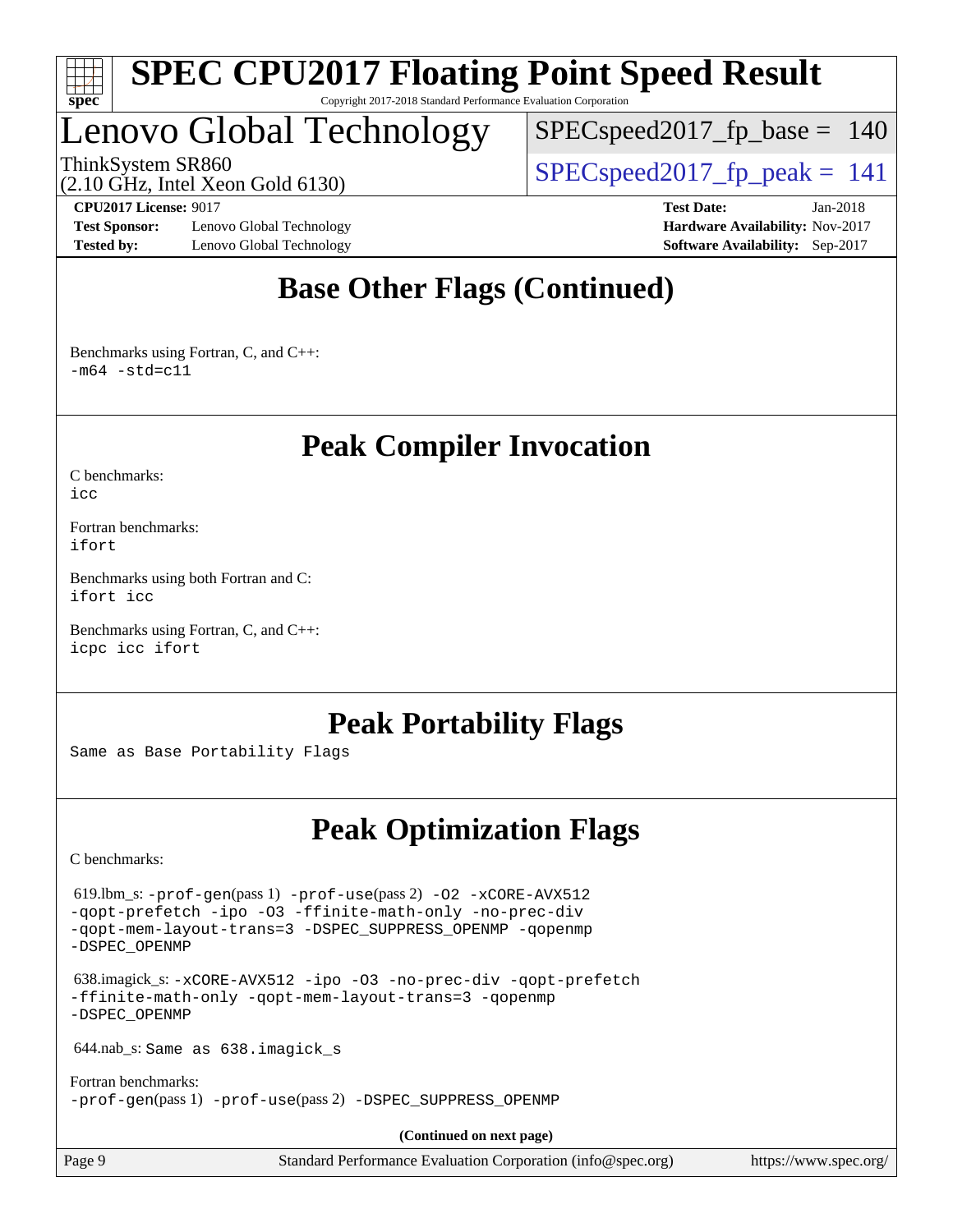

## Lenovo Global Technology

 $SPEC speed2017_fp\_base = 140$ 

(2.10 GHz, Intel Xeon Gold 6130)

ThinkSystem SR860<br>  $SPEC speed2017$  fp\_peak = 141

**[CPU2017 License:](http://www.spec.org/auto/cpu2017/Docs/result-fields.html#CPU2017License)** 9017 **[Test Date:](http://www.spec.org/auto/cpu2017/Docs/result-fields.html#TestDate)** Jan-2018

**[Test Sponsor:](http://www.spec.org/auto/cpu2017/Docs/result-fields.html#TestSponsor)** Lenovo Global Technology **[Hardware Availability:](http://www.spec.org/auto/cpu2017/Docs/result-fields.html#HardwareAvailability)** Nov-2017 **[Tested by:](http://www.spec.org/auto/cpu2017/Docs/result-fields.html#Testedby)** Lenovo Global Technology **[Software Availability:](http://www.spec.org/auto/cpu2017/Docs/result-fields.html#SoftwareAvailability)** Sep-2017

## **[Peak Optimization Flags \(Continued\)](http://www.spec.org/auto/cpu2017/Docs/result-fields.html#PeakOptimizationFlags)**

[Fortran benchmarks](http://www.spec.org/auto/cpu2017/Docs/result-fields.html#Fortranbenchmarks) (continued):

```
-DSPEC_OPENMP -O2 -xCORE-AVX512 -qopt-prefetch -ipo -O3
-ffinite-math-only -no-prec-div -qopt-mem-layout-trans=3 -qopenmp
-nostandard-realloc-lhs -align array32byte
Benchmarks using both Fortran and C: 
 621.wrf_s: -prof-gen(pass 1) -prof-use(pass 2) -O2 -xCORE-AVX512
-qopt-prefetch -ipo -O3 -ffinite-math-only -no-prec-div
-qopt-mem-layout-trans=3 -DSPEC_SUPPRESS_OPENMP -qopenmp
-DSPEC_OPENMP -nostandard-realloc-lhs -align array32byte
 627.cam4_s: -xCORE-AVX512 -ipo -O3 -no-prec-div -qopt-prefetch
-ffinite-math-only -qopt-mem-layout-trans=3 -qopenmp
-DSPEC_OPENMP -nostandard-realloc-lhs -align array32byte
 628.pop2_s: Same as 621.wrf_s
Benchmarks using Fortran, C, and C++: 
-prof-gen(pass 1) -prof-use(pass 2) -O2 -xCORE-AVX512 -qopt-prefetch
-ipo -O3 -ffinite-math-only -no-prec-div -qopt-mem-layout-trans=3
-DSPEC_SUPPRESS_OPENMP -qopenmp -DSPEC_OPENMP -nostandard-realloc-lhs
-align array32byte
```
### **[Peak Other Flags](http://www.spec.org/auto/cpu2017/Docs/result-fields.html#PeakOtherFlags)**

[C benchmarks](http://www.spec.org/auto/cpu2017/Docs/result-fields.html#Cbenchmarks):  $-m64 - std = c11$  $-m64 - std = c11$ 

[Fortran benchmarks](http://www.spec.org/auto/cpu2017/Docs/result-fields.html#Fortranbenchmarks): [-m64](http://www.spec.org/cpu2017/results/res2018q1/cpu2017-20180122-03014.flags.html#user_FCpeak_intel_intel64_18.0_af43caccfc8ded86e7699f2159af6efc7655f51387b94da716254467f3c01020a5059329e2569e4053f409e7c9202a7efc638f7a6d1ffb3f52dea4a3e31d82ab)

[Benchmarks using both Fortran and C](http://www.spec.org/auto/cpu2017/Docs/result-fields.html#BenchmarksusingbothFortranandC):  $-m64$   $-std=cl1$ 

[Benchmarks using Fortran, C, and C++:](http://www.spec.org/auto/cpu2017/Docs/result-fields.html#BenchmarksusingFortranCandCXX)  $-m64$   $-std=cl1$ 

The flags files that were used to format this result can be browsed at

<http://www.spec.org/cpu2017/flags/Intel-ic18.0-official-linux64.html>

<http://www.spec.org/cpu2017/flags/Lenovo-Platform-SPECcpu2017-Flags-V1.2-SKL-A.html>